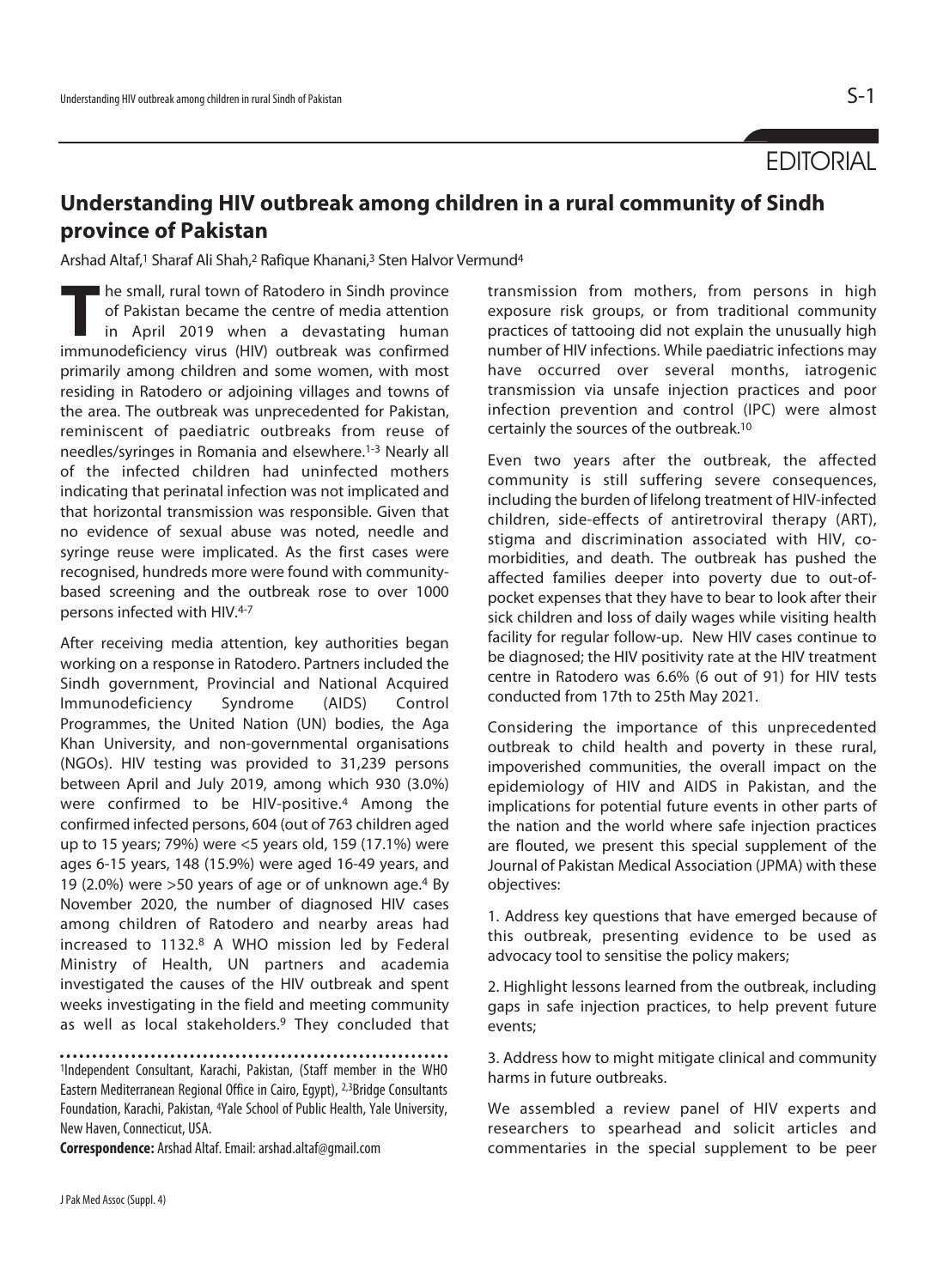reviewed by HIV experts. The process was initiated in December 2019 and the intention was to print the supplement by June 2020, a timetable delayed by the demands on the authors due to the COVID-19 pandemic. We are gratified that the process has been finally completed with hard work of the core team and support of JPMA.

One of the recommendations of the response plan was to initiate a community engagement project to be implemented by an NGO. To this end, Bridge Consultants Foundation was contracted by United Nations Children's Fund (UNICEF) to implement the project in Ratodero and its vicinity. The project utilised a multi-pronged approach and began by identifying influential persons of the area, getting their buy-in and permission to start working in the community, including engaging women to work as outreach workers (ORWs).

All research studies of this special supplement had received ethical clearance. All study participants had given informed consent to participate in the studies. In this editorial, we wish to introduce the published articles.

The community engagement project in Ratodero used the WHO recommended index testing approach to reach the contacts, especially siblings and parents of the recently diagnosed persons living with HIV (PLHIV) in the community. The description of this process is in the paper entitled, Index HIV testing among HIV-positive patients is feasible and successful in identifying additional HIV infections in Pakistan. From September 2019 to February 2020, a list of 706 families of PLHIV provided by the Provincial AIDS Control Programme yielded 1766 study participants with unknown HIV status. The first HIV test was performed by trained ORWs in the community; all persons testing positive on a Alere™ HIV Combo rapid diagnostic testing kit were transported to the testing centre for HIV test confirmation using SD Bioline HIV-1/2 3.0 and Uni-Gold™ HIV rapid diagnostic kits. The confirmed cases were enrolled into the HIV treatment programme. Among 1766 persons, 29 (1.6%) family contacts were HIV-infected, of whom seven were mothers (1.7% of the tested mothers) and 22 were siblings (2.0% of the tested siblings) of the PLHIV. None of the fathers were HIV-infected. All HIV-positive persons were linked to treatment and care programme. The study demonstrated that index testing is a feasible approach in Pakistan to increase the testing yield in the country especially among key populations, such as persons potentially exposed to unsafe blood or injection practices, and can be expanded through home visits.

A community engagement cross sectional survey-based

paper titled Prevalence of HIV among pregnant women in three HIV-affected districts in Sindh, Pakistan interviewed 1,157 pregnant women in the last quarter of 2020 in Ratodero. The average age of the pregnant women was 28.7  $\pm$  4.0 years and the gestational age was 7.6  $\pm$  2.2 months. Most (92%) women had very limited formal education, 77% were not registered with a formal healthcare facility for antenatal care, and virtually all (99%) were homemakers and had never worked. Traditional birth attendant or dai provided care to 81.5% pregnant women in the study. Four (0.35%) women were confirmed to be HIV-infected. Considering that several HIV sub-epidemics have been reported in Larkana district in the past decade, the HIV infection among pregnant women of the area has remained low, suggesting, we believe, that non-sexual transmission of HIV in the district is extant.7,11-13

To assess the magnitude of the problem of injection safety in public and private health facilities, a baseline assessment in two districts, Larkana in Sindh and Gujarat in Punjab, was planned. This paper is titled Baseline assessment of therapeutic injection practices in Pakistan in 2020: a cross sectional study. The WHO injection safety tool C was used as key guidance to develop tools applicable to the local context.14 Study participants included injection prescribers, healthcare providers, managers of government health facilities, and patients visiting the health facilities. The tools included an observational checklist and structured and semistructured interviews of healthcare providers. Reuse of injection equipment was not observed in any of the 60 health facilities. Results of interviews of 120 patients indicated that 22.5% had received an injection and 9.1% were prescribed an intravenous drip. The prescribers reported that 96.7% patients visiting public or private health facilities demanded an injection as part of their treatment. More injections were prescribed by private healthcare providers (25.0%) compared to those in the government health facilities (20.0%). Poor IPC was also observed. Of all the health facilities, only 16.7% had running water and soap available for hand washing. A small proportion of staff (range of 10-30%) at government facilities had received training on safe injection practices, rational drug prescription, hospital waste management, and IPC. The study noted that although needle/syringe/infusion equipment reuse was not found in the assessment, irrational prescription of injections and unsafe handling of sharps waste needed urgent attention.

The Sindh Healthcare Commission was asked by the Sindh government to conduct a study in the province to assess the role of unlicensed practitioners (often called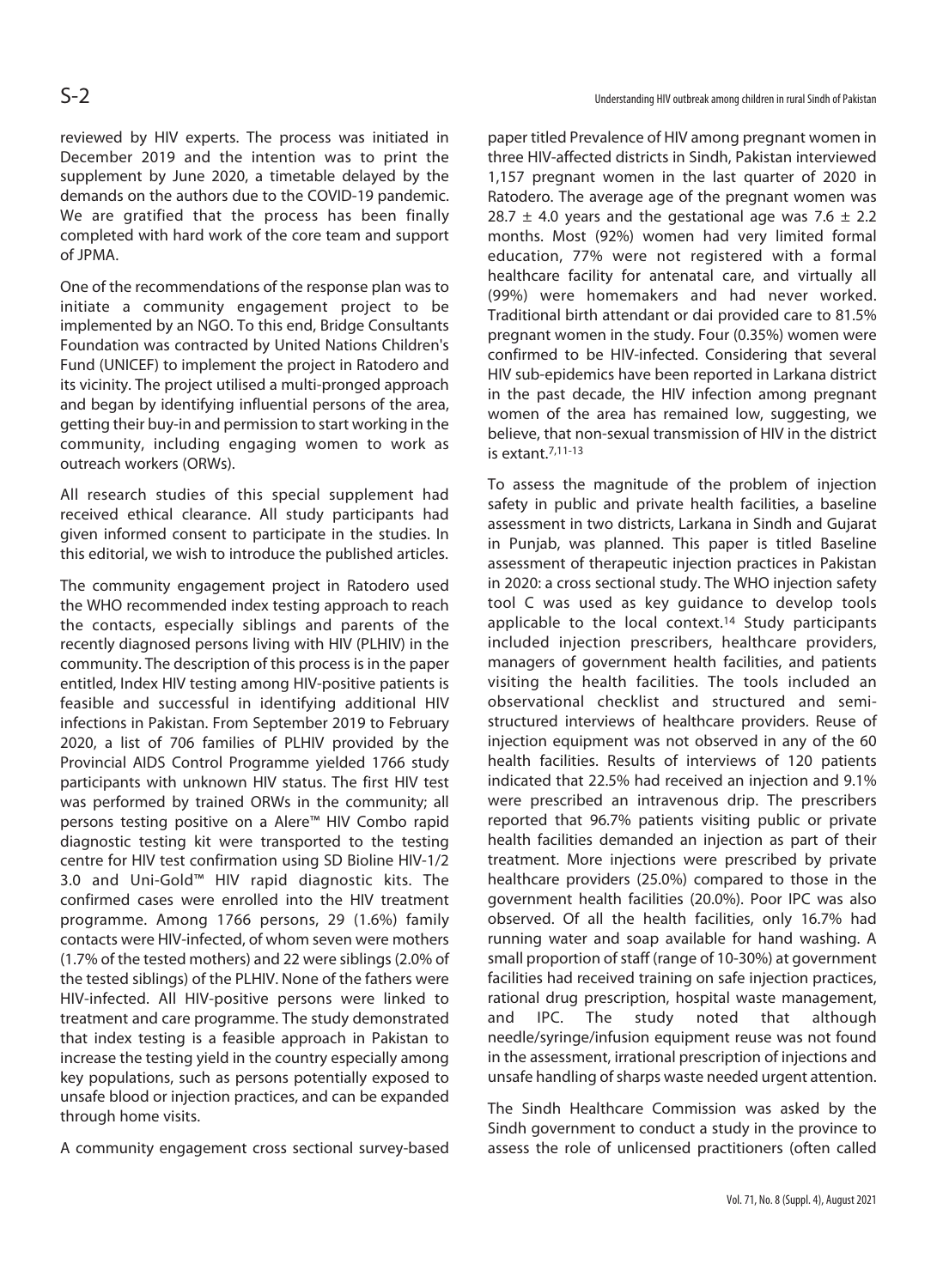quacks) or traditional healers and to take necessary regulatory steps as per the law. The study titled, Regulation of quackery amid unprecedented HIV outbreak in Sindh, Pakistan was conducted in 29 districts of Sindh province. A structured questionnaire assessed the certification of practitioners and an observational checklist was used to assess IPC practices and injection safety. The study inspected 4315 informal practitioners in all 29 districts. The highest proportion of unlicensed quacks was reported from Shaheed Benazirabad (previously Nawabshah) division. Poor IPC practices were observed among 89.4% (3861/4315) of the licensed practitioners. The problem of quackery is widespread in Sindh province and the Commission recommended shutting down all untrained providers and educating the community to avoid visiting untrained and unlicensed healthcare providers. Of course, in the absence of an affordable, legitimate healthcare workforce, this goal may be fanciful and IPC training may be an important stopgap measure for quacks, 'injectionists', and other traditional healers.

The paper entitled Probabilistic measures of HIV-1 transmission in different HIV-1 key population groups of Larkana, Pakistan used probabilistic modelling to estimate the probability of HIV-1 transmission from different key HIV population groups in Larkana. The outcome of modelling estimated the probability of HIV transmission in key HIV population groups in Larkana ranged between 0.42-0.54, where the highest probability of transmission was predicted for men who have sex with men (MSM) (0.54), followed by transgender (TG, often self-identifying as hijras) (0.46) and people who inject drugs (PWID) (0.46). The study concluded that there is a high likelihood of HIV transmission by key population groups in Larkana, such as MSM, TG, and PWID.

An opinion piece, community engagement following a human immunodeficiency virus outbreak in rural Pakistan: challenges and lessons learned, described the interventions and activities that were implemented in Ratodero and its vicinity as part of the community engagement project and shared challenges and lessons learned. The key activities that were part of the project included a pre-intervention survey, followed by the formation of 1358 support groups (685 for mothers and 673 for fathers) to help educate and alleviate misinformation about HIV in the community. These support groups reached 19,165 parents in multiple sessions. The project trained 100 religious leaders, 99 school teachers, 98 women leaders, 57 media persons, and 30 union council councillors about HIV transmission and prevention, disease and treatment, social

mobilisation, and the importance of HIV testing in the community. The community engagement project identified 1205 affected families and 1298 PLHIV in the area. All HIV positive persons (adult and children) were linked to HIV treatment and care if they did not already have such links. The project worked as a bridge between the PLHIV and the treatment centres to establish connections and improve adherence to ART. By engaging local branch of Pakistan Medical Association (PMA) and with assistance from UNICEF and the Sindh AIDS Control Programme, 94 general practitioners in the area were trained in HIV/AIDS and IPC. Key challenges included dearth of a trained health workforce, notably infectious diseases specialists, pathologists, pharmacists, and support staff, to complement the outcome of community engagement at the HIV treatment centres. Drug shortages and lack of paediatric formulations were also a problem, as has been also described in Africa.15 One of the biggest hurdles faced by the ORWs in maintaining good relations and contacts with the community was lack of necessary tests for the PLHIV. When referred to private laboratories, patients vented their frustrations to ORWs, often blaming the project team for a lack of problem resolution. The following were deemed essential for successful initiation of HIV treatment, adherence to treatment, and minimising loss-to-follow-up: i) effective engagement of the community; ii) building trust and confidence of the community; iii) involvement of community leaders crucial to establish and sustain linkages; and iv) continuous contact with the affected families and addressing their concerns.

Based on the experience of implementing the community engagement project, the following recommendations should be considered by HIV programme implementers and policymakers in Pakistan and elsewhere:

- Clinical audit of patients receiving HIV treatment (ARTs) to determine morbidity and mortality.
- Review of quality of services provided at the ART centres in Ratodero and other treatment centres in Pakistan.
- Review of treatment resistance and assessment of resistance genotypes.
- Improve availability of paediatric formulation of ART.

• Evolution of treatment centres from stand-alone HIV care to integrated services. The WHO technical brief on 'Maintaining and improving quality of care within HIV clinical services' recommends that an integrated approach care be coordinated across all healthcare levels and providers to provide PLHIV a full range of health services.16